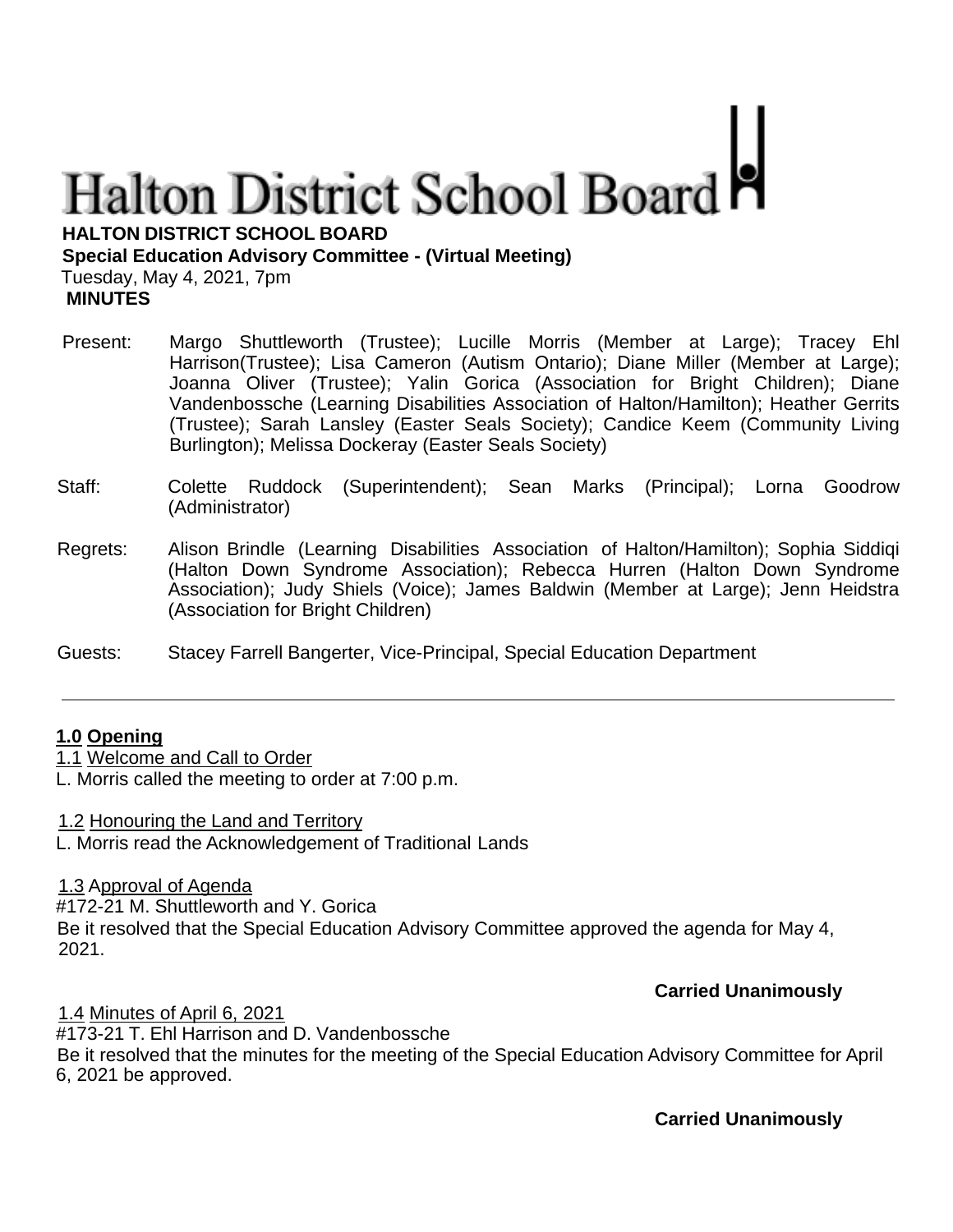## **2.0 Action**

2.1 Key Learnings from the Pandemic - 3 break-out rooms were held to discuss key learnings from the pandemic as well as an opportunity for SEAC members to provide their input regarding the budget.

All responses from these break-out rooms will be shared with SEAC as well as a pdf of a slideshow entitled "Lessons from the Pandemic".

2.3 SEAC voted on the Special Education Plan. L. Morris then proceeded with the vote and asked each Association whether or not they support the Special Education Plan. The Learning Disabilities Association of Halton/Hamilton (LDAHH) was the only Association that did not support the Special Education Plan.

### **3.0 SEAC Discussion/Question Period**

There was a discussion amongst members around why LDAHH did not support the Plan.

### **4.0 Communication to SEAC**

4.1 Superintendent's Report - May 4, 2021

- **May is Speech and Hearing Month** This month is to raise awareness about communication health and those who have difficulty communicating. To learn more, visit [Speech-Language](https://speechandhearing.ca/) and [Audiology Canada.](https://speechandhearing.ca/)
- **Education Week** This week is Education Week -a week to celebrate and recognize our students and families, staff and the strength of our system. The Board has virtual events or key messages planned throughout the week, including Student Excellence where we honour a student from each elementary and secondary school.
- **Parent Sessions** Continuing this week, the Student Well-being Department is hosting a series of information sessions on a variety of topics related to mental health, parenting and well-being. More information on the sessions planned throughout the month and registration can be found on the [Mental Health and Well-Being](https://hdsb.ca/students/Pages/Health%20and%20Well-Being/Mental%20Health%20%26%20Well-Being/Mental-Health-Well-Being-Information-Sessions.aspx) page on our website.
- **School Closure and In-Person Learning for Students with Significant Special Education Needs -** With the most recent Ministry announcement for school closures, the vast majority of our students are again learning remotely. Synchronous learning is in place, following the regular school day/timetable-our staff have transitioned quickly and adeptly to this model this time around. Students with special education needs are receiving supports and accommodations appropriate to their learning needs within this model. Elementary students in self contained Life Skills and Communication classes, as well as secondary students in the Community Pathway Program have been provided the opportunity to continue learning in person, due to their special education needs and challenges with accessing the learning in the remote model. In addition, students with significant special education needs in the regular class who meet the criteria and are unable to access the learning in the remote model have also been provided the opportunity to learn in person. We have teachers, educational assistants, administrators and office staff working at many of our school sites to ensure staff and students are well-supported during this period of in-person learning. We appreciate the support and dedication of staff during these challenging times.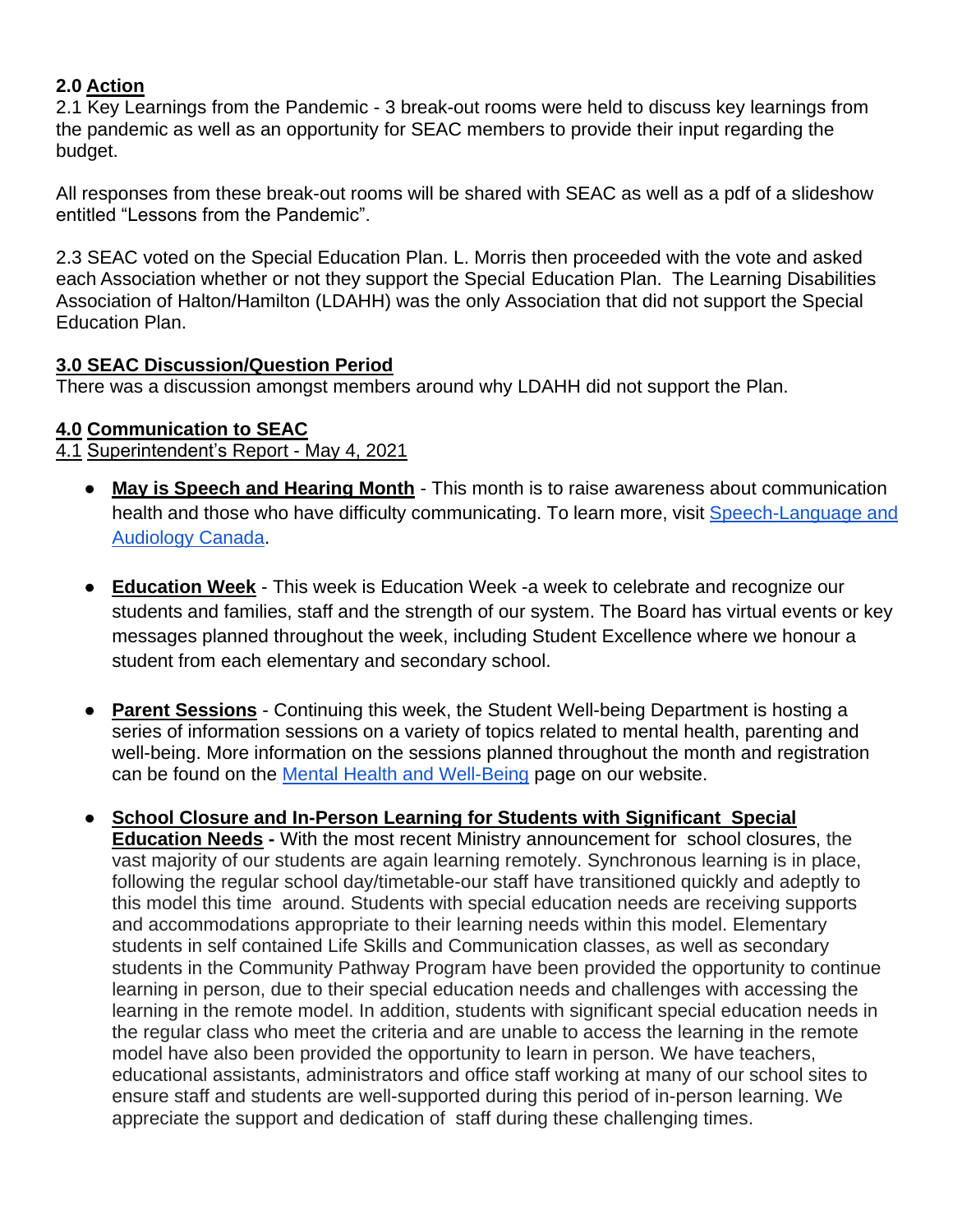We are now in the final stretch, with Quadmester 4 now underway for secondary students. Plans for year end traditions and celebrations are in development - these will be compliant with Public Health measures and developed by the schools.

- **Special Athletes Track Meet** Plans are underway for this year's Special Athletes Track Meet. Of course, due to the pandemic, this event will look quite different than typical years with a virtual component each day, as well as in school/home activities that can be done as a class (synchronously) or individually (asynchronously). The Meet will run June 14-18.
- **Communicative Disorders Assistant (CDA)** We are excited to introduce this new role into our system as part of the pilot of the Structured Learning Class. A CDA has a specialized diploma in communicative disorders and works under the supervision of a Speech-Language Pathologist to provide direct intervention on speech and language. 4 CDAs will be assigned to the Structured Learning Classes, as a part of this pilot. This is a cost-neutral addition to our system, as these classes were assigned an educational assistant in the last pilot; in this pilot, the CDA will be the assigned support for the class. In addition, the students selected for these classes would have likely also received EA support in the regular classroom.
- Special Education Services has committed to bringing two presentations to SEAC in the fall of the 2021-22 school year in response to requests made:
	- LDAHH is seeking information on the continuity of service for students with learning difficulties and/or disability, specifically in Kindergarten to Grade 3. Special Education Services will bring a presentation in 2021-22 school year on service continuity K-12, with a focus on supports and interventions in primary years, as well as reading intervention for students with a learning disability led by the Itinerant Resource Teachers.
	- ABC Halton is seeking clarification on the Problem Solving Pathway and how it meets the needs of students in the primary years who are highly able and/or identified gifted, and how parents/guardians may make an informed decision regarding placement. Special Education Services will bring a presentation on the Problem Solving Pathway and how this process is used to navigate supports and services for students.

### 4.2 Association Reports None

# 4.3 Trustee Reports

H. Gerrits and T. Ehl Harrison reported that Trustees continue to advocate for new schools in South Milton and North Oakville. The new secondary school in South Milton was named Elsie MacGill.

Hiring processes for 3 Superintendents and Director, taking place over the next couple of weeks.

Trustee PD - mending the chasm has been ongoing over past few months.

Over the next month, the budget will be a big focus - grants for student needs released today digesting what is contained, looks like there will be covid funding for another year - continued support for continuation of remote learning, mental health supports, student re-engagement.

Trustee Education Action 2.0 - regarding leaked proposal for enhanced online and virtual learning largely centralized.

Seen something that inspires you? The [Inspire Award](https://www.hdsb.ca/our-board/Pages/Board%20of%20Trustees/Inspire-Awards.aspx) is given to an individual or group that is formally or informally associated with the Halton District School Board, who support our students and their achievements through exemplary caring, initiative, innovation and creativity.